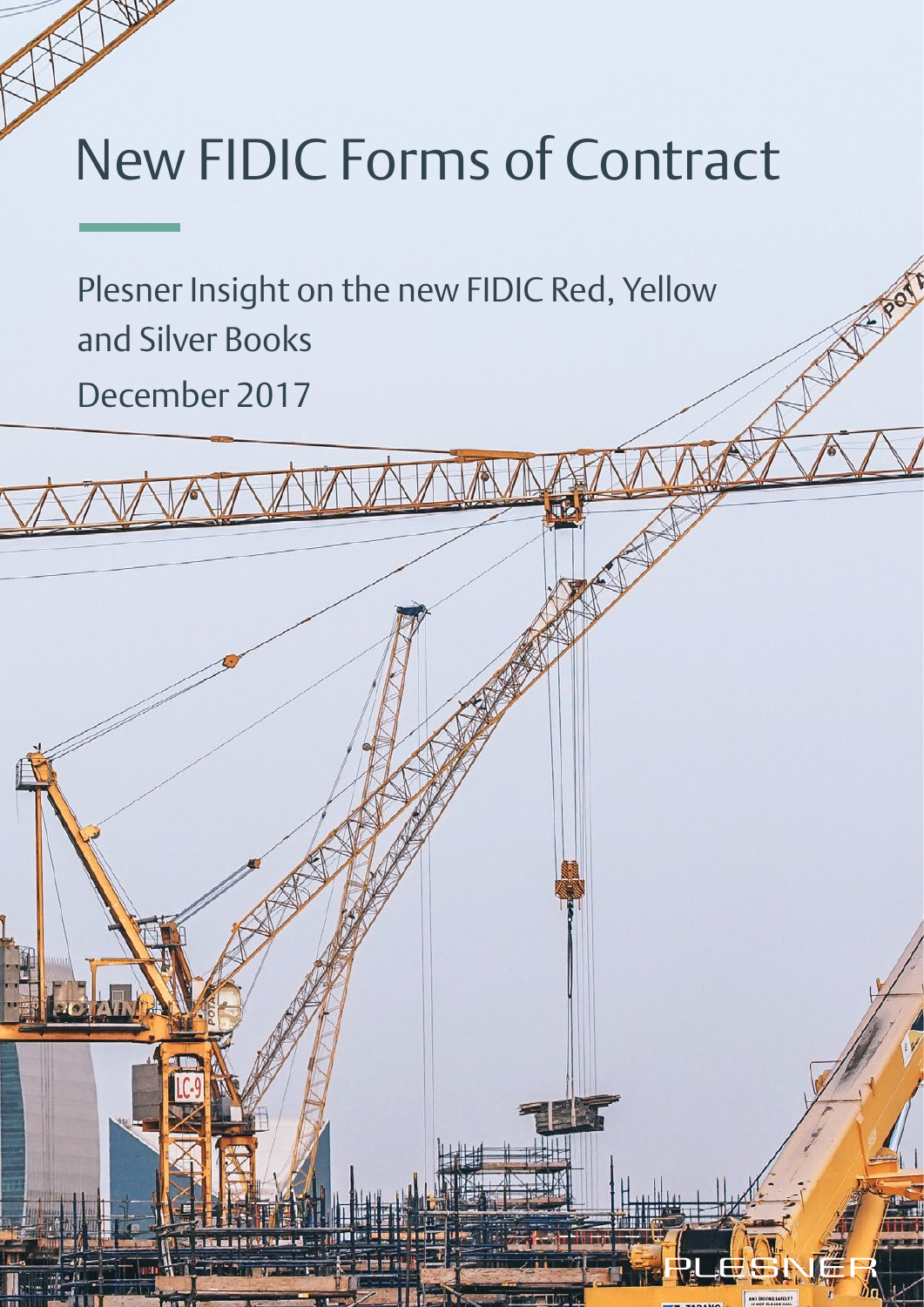

Introduction Page 1

The purpose of the new FIDIC revisions Page 2

Major changes in FIDIC Red, Yellow and Silver Book Page 3

Contact Page 6

## INTRODUCTION

Globally, the use of the FIDIC forms of contract has increased widely over the last 18 years since the publication of the 1999-versions of the so-called Red (Construction), Yellow (Plant and Design Build) and Silver (EPC) books. The FIDIC forms of contract are today arguably the most used standard contracts within the energy, infrastructure and construction sectors, e.g. as basis for construction work for both wind park projects, solar projects, transport infrastructure, power plants and even oil and gas plants.

In particular, the success of the FIDIC forms of contract derives from the fact that they are suited for use across a diverse range of legal systems; that they are well-known to the market participants, including financiers; and that they have proactively been updated over time to serve its market.

Approximately eight years ago, FIDIC initiated the planning of a revision of the Red, Yellow and Silver Books as a response to various feedback from user and market participants. Naturally, the overall aim with the revisions was to have the FIDIC forms of contract reflect international best practice.

Most awaited, FIDIC gave a pre-release (draft versions) of the forms of contract in December 2016, which sparked debate on various issues to be dealt with in the final version.

At the FIDIC international Contract Users Conference in London on 5 and 6 December 2017, in which Plesner attended, the three new 2017 FIDIC forms of contract were revealed for more than 350 delegates.

In this Plesner Insight, we will provide you with the most important changes to the forms of contract that arguably will serve as the new contractual basis for any "FIDIC-projects".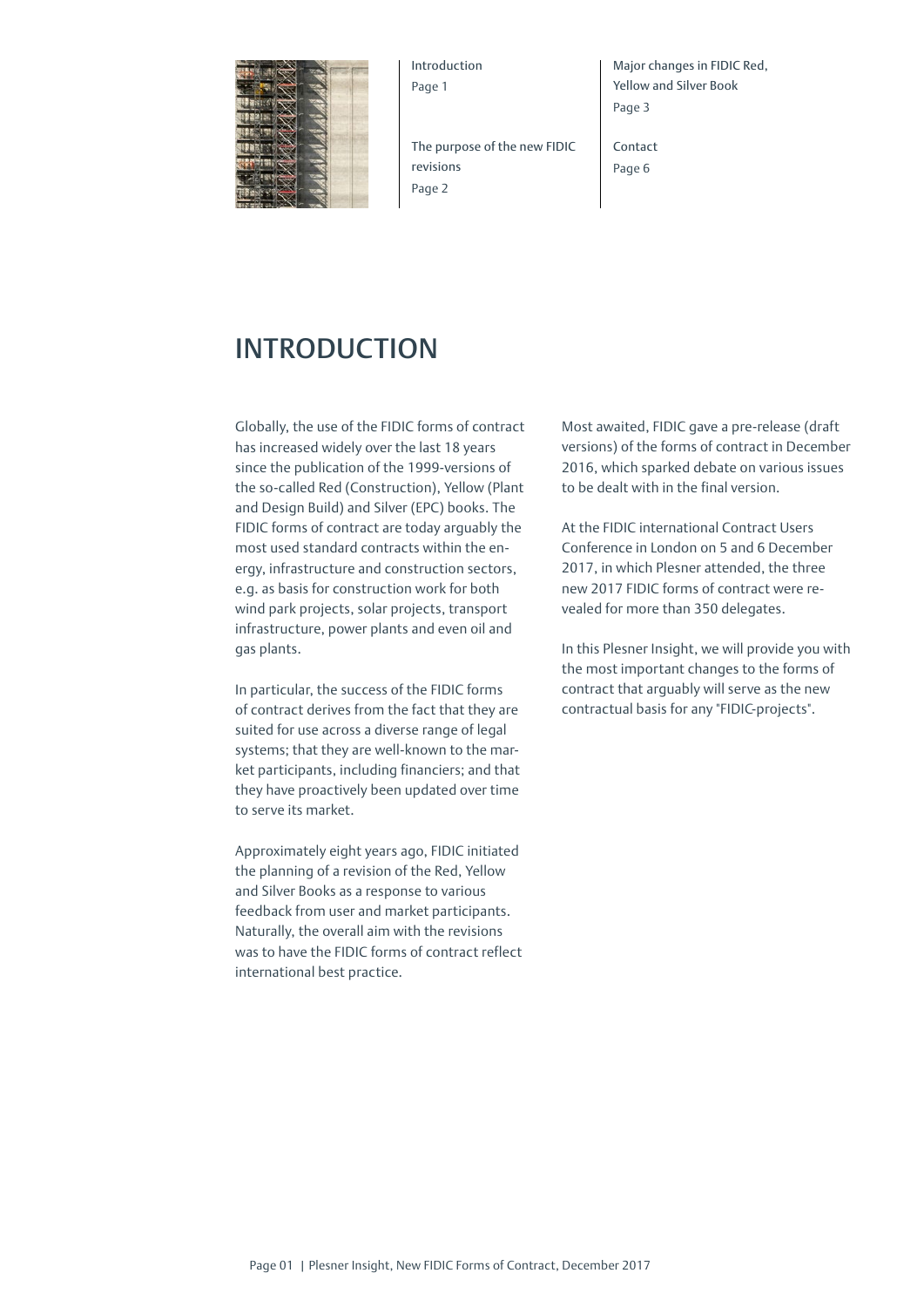## THE PURPOSE OF THE NEW FIDIC REVISIONS

Overall, the core aim and purpose of the new revisions are to enhance:

- Clarity, transparency and certainty;
- Balance and reciprocity;
- Project and contract management mechanisms; and
- Dispute avoidance.

In FIDIC's instructions distributed to conference speakers, which Plesner received during the conference, FIDIC further explained the purpose of the revisions as:

"*The core aim of the majority of the changes in FIDIC's 2017 contract updates is increased clarity and certainty, to reduce the risk of disagreements regarding the interpretation of contract terms and, as a result, increase the probability of successful projects.* 

*Consistent with the above, FIDIC has improved the contract provisions by making them more prescriptive and introducing step-by-step project management and procedural mechanisms, by setting out exactly what is expected from the Employer, the Contractor and the Engineer during the performance of the Contract.*"

In addition, FIDIC has aimed at balancing the rights/obligations of the Employer and the Contractor, e.g. by amending and balancing the process for the Employer and the Contractor's claims, compared to the generally perceived "Employer-friendly" approach in the 1999-versions.

Also, a number of the revised provisions are aimed at avoiding late and old claims and instead forcing the parties to deal with such claims during the project. To solidify this, and as one example of the focus on dispute avoidance, FIDIC has in Sub-Clause 21.1 introduced a standing (and not an ad hoc) DAAB - a Dispute Adjudication/Avoidance Board.

As regards the depth and nature of the revisions, it is worth noting that in order to enhance, in particular, the step-by-step approach, the length of the FIDIC contracts have increased dramatically from the 1999-versions. As such, the core terms of the contracts span more than a 100 pages compared to the 1999-version of approximately 60 pages, and the word count has grown considerably as well, including the list of defined terms.

While the number of revisions are extensive, we will in the following provide you with an insight into the most important changes in the 2017 FIDIC forms of contract.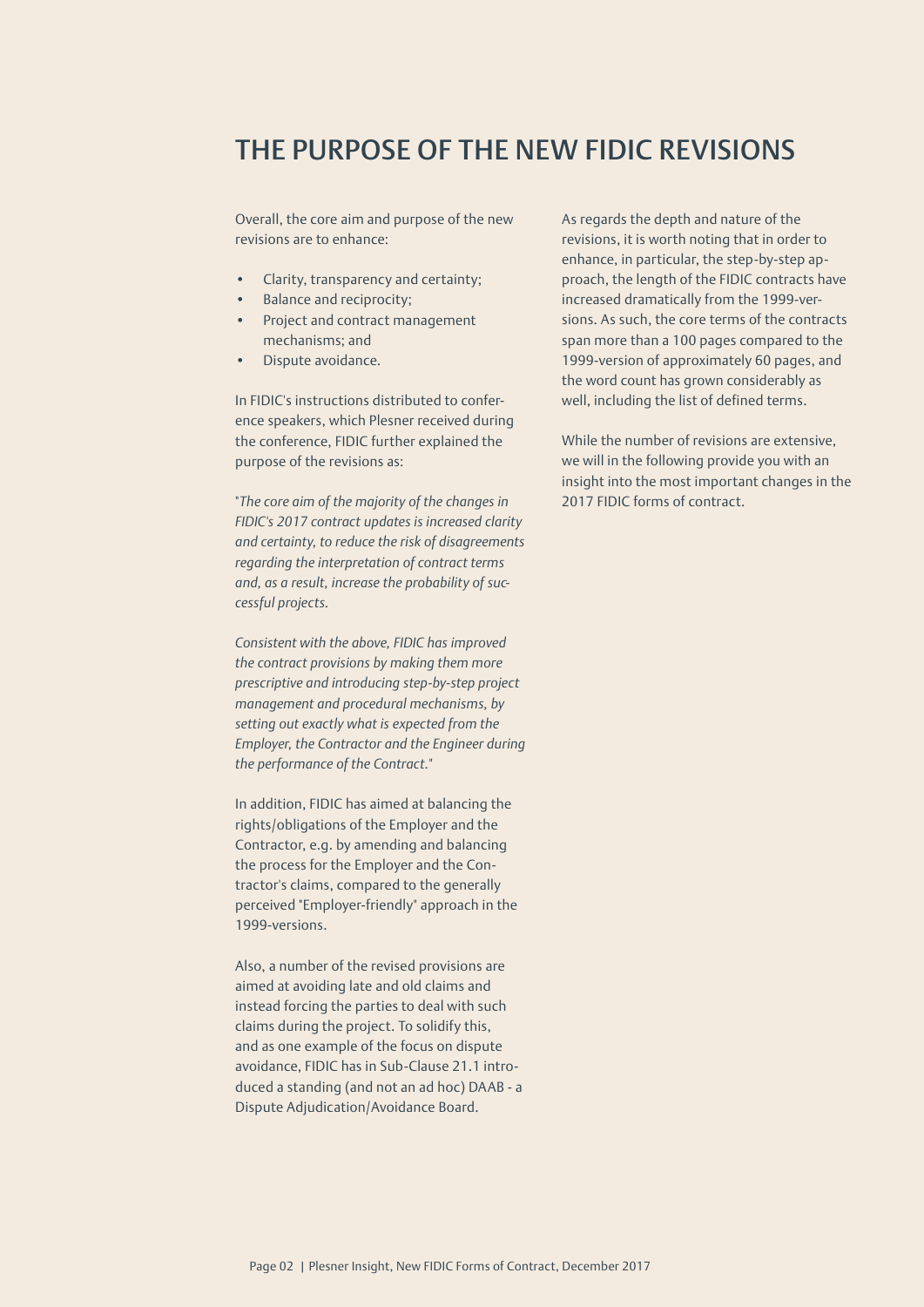## MAJOR CHANGES IN FIDIC RED, YELLOW AND SILVER BOOK

#### FIT FOR PURPOSE

A clause of much debate has been Sub-Clause 4.1 [*Contractor's General Obligations]*, which is now revised so that the Contractor's fit for purpose obligation no longer is related to "the Contract" as a whole, but instead to the "Employer's requirements". Arguably, this is a more limited obligation for the Contractor compared to the 1999-versions.



In addition, last paragraph of Sub-Clause 17.4 [*Indemnities by Contractor*], includes an indemnity on part of Contractor for its design obligations not being fit for purposes, as intended under Sub-Clause 4.1. It is noteworthy that debate arose subsequent to the 2016 pre-release of the FIDIC contracts, as it appeared that this indemnity was uncapped. However, from an *e contrario* reading of Sub-Clause 1.15 [*Limitation of Liability]*, the fit for purpose indemnity is now included in the total cap on liability.

Finally, FIDIC has left it to the parties to determine whether the fit for purpose obligation as stated in Sub-Clause 4.1 shall be covered by the professional indemnity insurance, see Sub-Clause 19.2.3.

Whereas the exact reach of a fit for purpose obligation under Danish law is not clear, the fit for purpose principle has attained a lot of attention due to the recent UK Supreme Court ruling in MT Højgaard A/S vs. E.On Climate and Renewables UK Robin Rigg East Ltd.

We therefore in general advise our clients to be mindful of fit for purpose provisions, including in the 2017-versions of the FIDIC contracts.

### CHANGES TO THE ROLE OF THE ENGINEER

A number of amendments have been made to Clause 3 [*The Engineer*]. Most importantly, Sub-Clause 3.7 [*Agreement or Determination*] represents the step-by-step approach sought by FIDIC to avoid discussions as to process of determinations by the engineer. Notably, FIDIC has amended the role of the engineer under the Sub-Clause in the sense that the engineer shall "*…act neutrally between the parties and shall not be deemed to act for the Employer*". While the word "neutrally" is not defined in the FIDIC contracts, it will arguably give rise to much debate, when the engineer has to make determinations on neutral grounds.

Obviously, the Silver Book does not include provisions regarding the Engineer.

#### PROGRAMME AND ADVANCE WARNING

Another example of FIDIC's focus on contract management in the 2017 contracts is the changes to Sub-Clause 8.3 [*Programme*], which has become much more detailed in terms of the information that the Contractor shall provide to the Employer in the programme.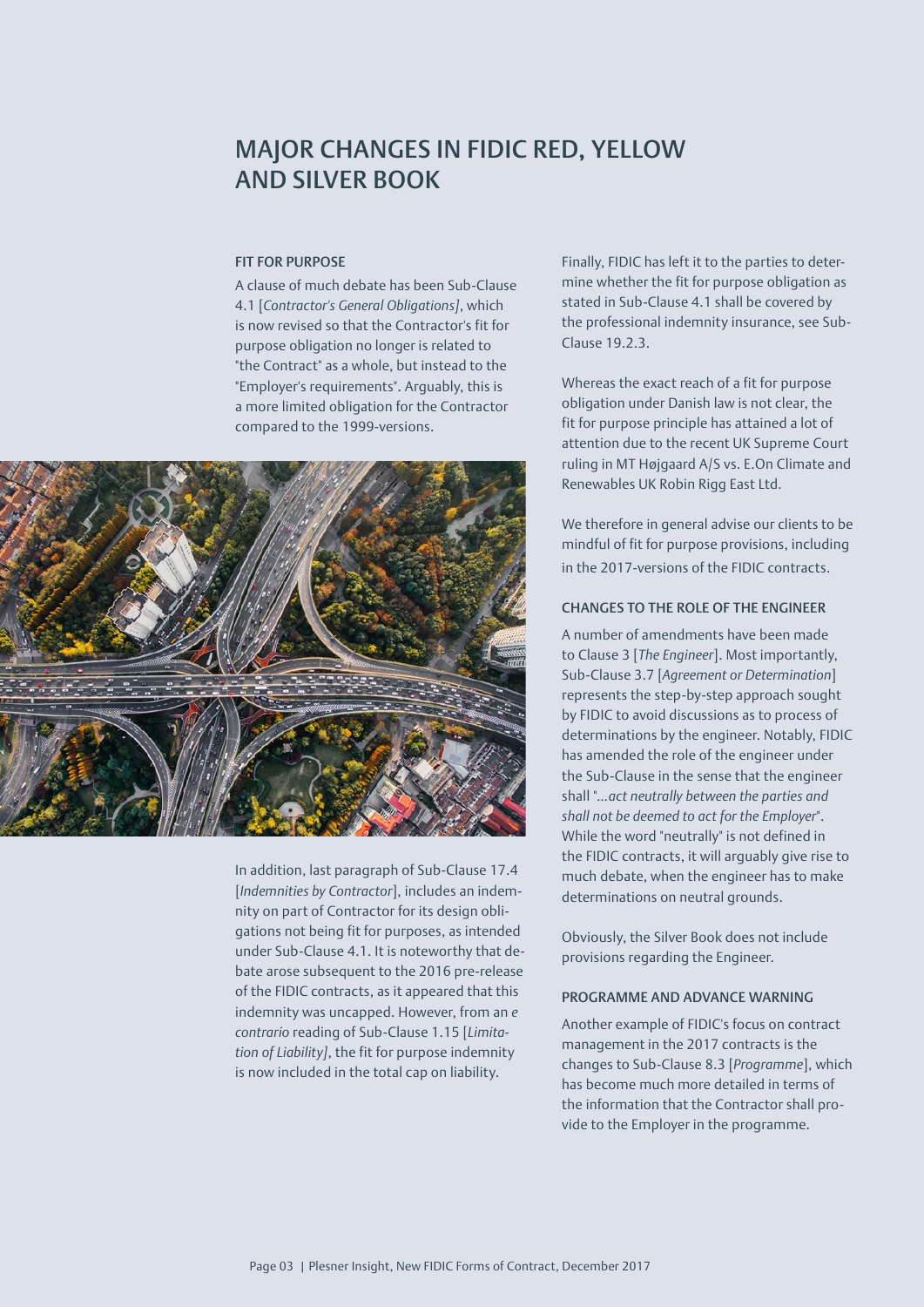In litra (g) it is e.g. required that the Contractor includes all activities, logically linked and showing start and end dates for each activity, the float and the critical path.

Sub-Clause 8.3 also includes a requirement on the Engineer (or the Employer in the Silver Book) to review the programme, to ensure compliance with the Contract.

Further, Sub-Clause 8.4 [*Advance Warning*] is new and requires each party and the Engineer to give advance warning of circumstances that will adversely affect the Work or the performance of the Work; the Contract Price and/or delay the execution of the Works.

In general, the revised clauses regarding time represents an interesting step towards a more proactive management of the Contract and the performance of the Works.



#### CARE OF THE WORKS AND INDEMNITIES

While the content of Clause 17 [*Care of the Works and Indemnities*] does have some resemblances with the 1999-versions of the FIDIC contracts, Clause 17 has undergone a reordering of the entire structure of the Clause. This has definitely enhanced the clarity of the Clause. In particular, Sub-Clause 17.4 [*Indemnities by Contracto*r] and Sub-Clause 17.5 [*Indemnities by Employer*] includes a clear split of the

parties' indemnities, and at the same time, a provision on a shared indemnity is included to reflect that if the other party has contributed to the indemnified event, the party's indemnification shall be reduced proportionally.

#### CLAIMS AND DISPUTES

In order to create a level playing field for the parties and to avoid ambiguities, FIDIC has decided to split the previous Clause 20 in two. It is now clear that Clause 20 relates to "Employer's and Contractor's Claims", whereas Clause 21 relates to "Disputes and Arbitration". In other words, a Claim is not the same as a Dispute, i.e. a Claim is a request for an entitlement under the Contract, whereas a Dispute arises, if that Claim is rejected or ignored. In addition, Clause 20 now includes provisions with respect to the Employer's Claims, which was treated differently in the 1999-version of the FIDIC contracts.

FIDIC has also clarified in Sub-Clause 20.1 [*Claims*] that a claim relates not only to time and money, but also to any other entitlement or relief under the Contract.

What is also noteworthy is that Clause 20 includes very detailed requirements as to the process of handling claims, including the issue of time barring and a right for the Engineer to waive the time bar of 28 and 84 days.

Another important change is the new Clause 21 on DAAB (Dispute Avoidance/Adjudication Board), which is intended to have a different role compared to the Dispute Adjudication Boards (DAB). Notably, the DAAB is a standing board and not an ad hoc board. Undoubtedly, FIDIC's aim is that the standing DAAB will have a more prominent role as a proactive "tool" to avoid conflicts. As an example, the new Sub-Clause 21.3 [*Avoidance of Disputes*] provides that the parties may "*jointly request (in writing, with a copy to the Engineer) the DAAB to provide assistance and/or informally discuss and attempt to resolve any issue or disagreement that may have arisen between them during the performance of the Contract*".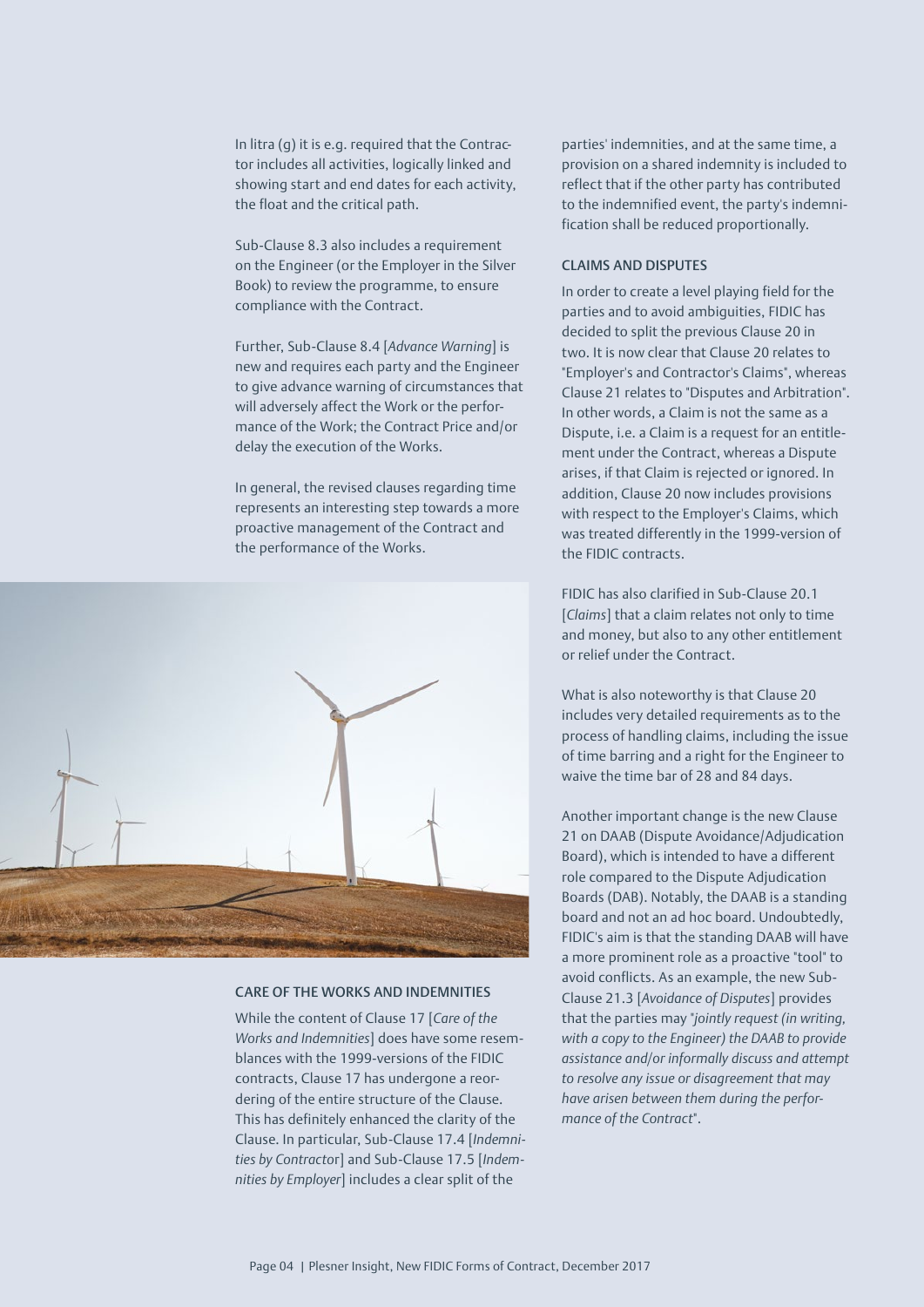#### BIM

The 2017-versions of FIDIC does not include provisions or references to the very hot topic of Building Information Modelling (BIM). However, the 2017 FIDIC contracts include in the Advisory Notes to the Particular Conditions (Special Conditions), a short note on the use of BIM under the FIDIC regime, and FIDIC intends to issue a "Technology Guideline", to further support the use of BIM.

#### **CONCLUSION**

With the success of the FIDIC 1999-contracts, FIDIC has undoubtedly taken a further step with the new FIDIC contracts of 2017 to solidify the position of the FIDIC contracts, as the most used standard contract globally within energy, infrastructure and construction. In particular, FIDIC has in our opinion succeeded in preparing a more proactive contract tool that potentially will lead to dispute avoidance.

However, a result of this approach is firstly that each party will have to have an increased focus on managing the contract in the true sense of the word and each and every of the processes included in the new revisions. Secondly, the consequences of a party's deviation or lack of adherence to the process requirements will potentially - even under Danish law - be that the party's specific entitlement, relief and claim will be considered waived or lost.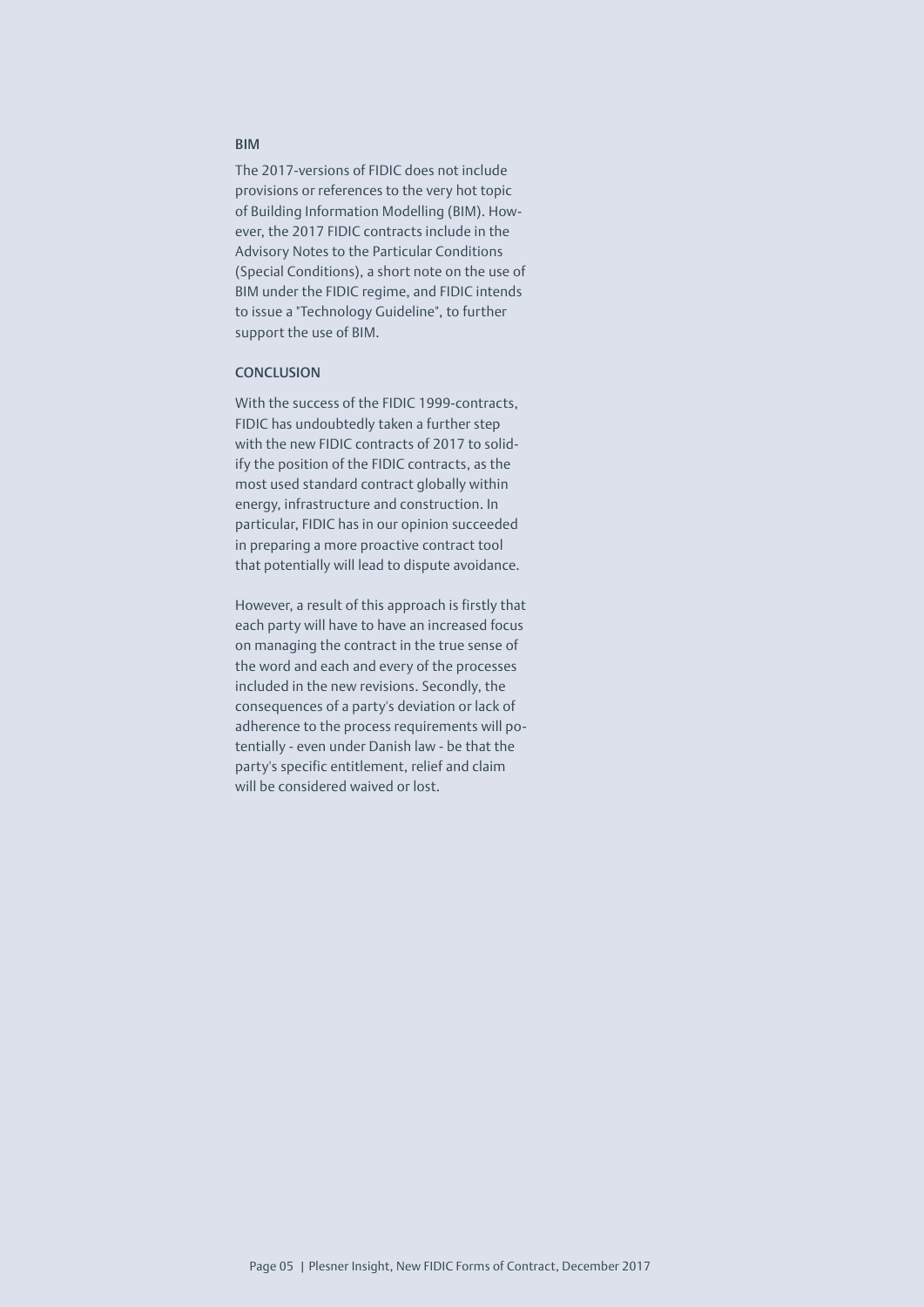## CONTACT PLESNER

If you have any questions or comments to the updated and new FIDIC forms of contract, or any other related questions or comments, you are always welcome to contact us.



Peter Fogh

Attorney-at-Law, Partner

pfo[@plesner.com](mailto:nkc%40plesner.com?subject=) D: +45 36 94 13 59 M: +45 21 65 09 11



Niklas Korsgaard Christensen Attorney-at-Law, Partner

[nkc@plesner.com](mailto:nkc%40plesner.com?subject=) D: +45 36 94 12 39 M: +45 30 93 71 35



Anne-Sophie Truelsen Attorney-at-Law

[atr@plesner.com](mailto:atr%40plesner.com%20?subject=) D: +45 36 94 13 33 M: +45 29 99 30 13

Read more about the [Energy, Infrastructure](https://www.plesner.com/speciale/energy%20law%20and%20infrastructure_practice%20area?sc_lang=en)  and Construction team on Plesner's website

We are a par t of Plesner's Energy, Infrastructure and Construction team, which advices Plesner' clients on all strategic and legal aspects of energy, infrastructure and construction projects.

Our team focuses on providing advice, which is based on detailed industry knowledge and on a business oriented approach, within the relevant sector. Our clients choose us because we synthesise technically, legally and financially complex problems and we deliver advice, which is essential to successful preparation, completion and operation of projects.

Over the past years, we have assisted various of our clients with the application of the FIDIC forms of contract, both in regard to the negotiation and formation of contracts subject to FIDIC; contract management of FIDIC based contracts, as well as in connection with any arisen disputes.

If you have any questions or comments to the updated and new FIDIC forms of contract, or any other related questions or comments, you are always welcome to contact us.